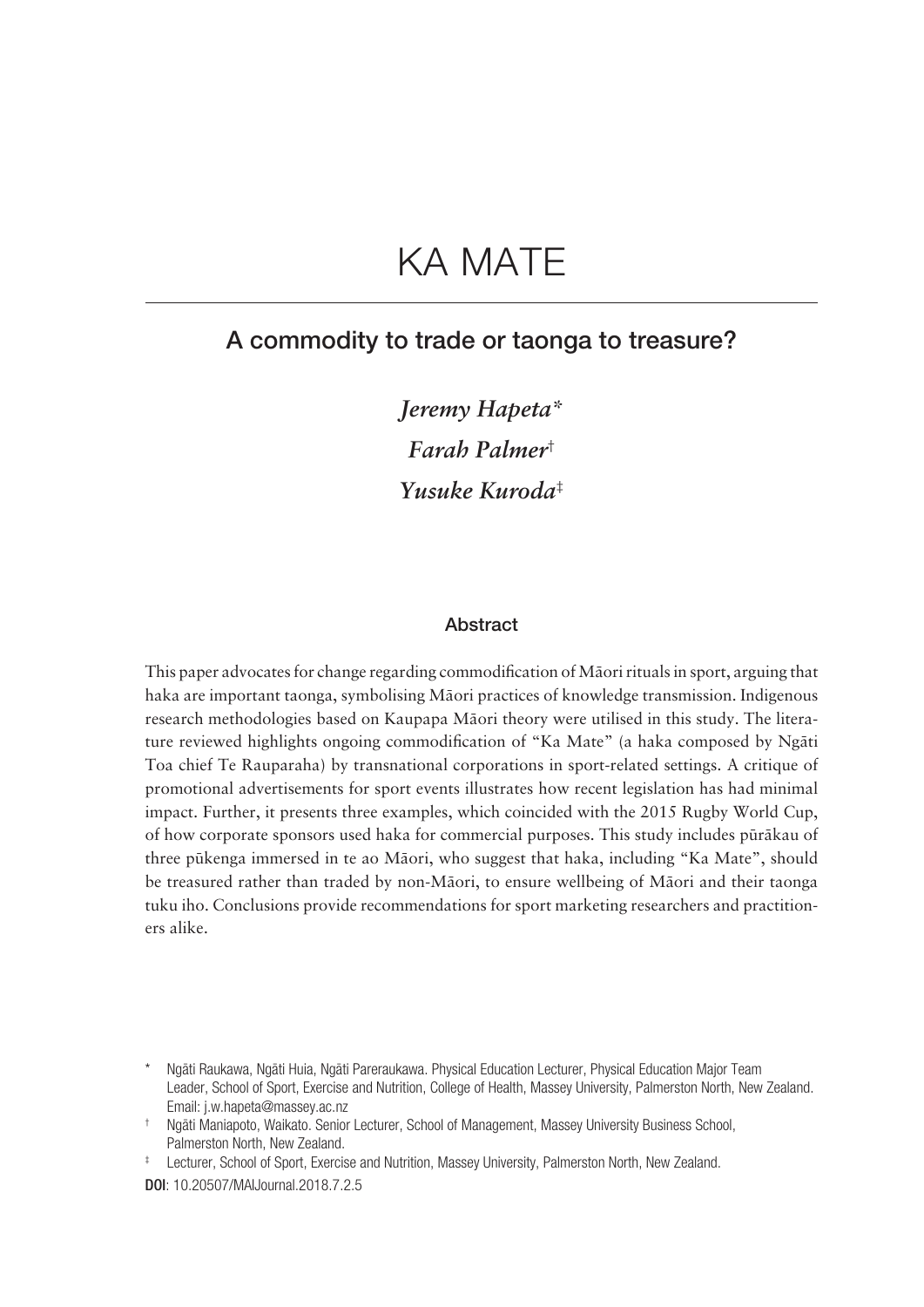#### Keywords

haka, Kaupapa Mäori, püräkau, rugby, sponsorship

## Introduction

Haka have many purposes and forms. One particular haka, "Ka Mate", composed by Ngäti Toa chief Te Rauparaha (Käretu, 1993), has received global exposure, due mostly to being adopted as a pre-match ritual by the Aotearoa New Zealand national men's rugby team (the All Blacks). Increasingly, the All Blacks and "Ka Mate" have become symbols of New Zealand national identity and pride (Gardiner, 2007; Johnson, Martin, Palmer, Watson, & Ramsey, 2013, 2014), but not without controversy and debate (see Bruce, 2013; Frankel, 2014; Jackson & Hokowhitu, 2002; Sturm & Lealand, 2012).

Käretu (1993) argued that "performers [of haka] really do not appreciate what they are saying or why they are saying it, [and] greater cognisance has to be taken of the crucial role played by the language" (p. 86). Käretu also suggested that "Ka Mate" had become "the most abused of all haka" (p. 65). A quarter of a century later, it appears that many still abuse "Ka Mate" and fail to fully understand its purpose. In essence, this paper seeks to address whether Indigenous knowledge forms such as haka are considered commodities for trade or taonga to treasure.

Aligned with concerns about appropriation and competing issues of meaning, this paper utilises qualitative and Kaupapa Mäori (KM) approaches to critique how haka, especially "Ka Mate", are used for sport marketing purposes (Hoeber & Shaw, 2017) and how this resonates (or not) with Indigenous perspectives. Indeed, through the inclusion of often "silenced" Indigenous voices in scholarship, this article acknowledges the value of püräkau. The following sections outline the Indigenous methodologies used, the literature reviewed, exemplar cases analysed and implications discussed.

#### Methodology

Kaupapa Mäori originally referred to a body of knowledge that has always been integral to the development of Mäori epistemological and ontological constructions (Lee, 2009; Pihama, Tipene, & Skipper, 2014). It refers to Mäori-centred philosophies, frameworks and research practices, underpinned by principles including tino rangatiratanga (Lee, 2009; G. H. Smith, 2000). Kaupapa Mäori theory (KMT) is also about developing a critique of Päkehä systems and is broadly described as research by Mäori (although not exclusively), with Mäori and for Mäori (G. H. Smith, 2000) to pursue self-determination in all aspects of knowledge creation and application.

Keeping this aspiration for tino rangatiratanga in mind, this study adopted KM conventions. The primary author has Ngäti Toa whakapapa and consent (by Mäori), the research includes püräkau of Mäori pükenga (with Māori), and the critique of literature, legislation and practices reaffirmed the mana of mätauranga Mäori (for Mäori).

# *M– atauranga M– aori ways of knowing*

Mätauranga Mäori was created from the worldview that Mäori descend from Papatuänuku and Ranginui, and reside in Te Ao Märama (Pihama & Southey, 2015). This philosophical perspective is passed from generation to generation through püräkau incorporated into rituals such as haka (G. H. Smith, 2000). Takiwairua Marsden suggested that, as a result, mätauranga Mäori often "remains invisible to [Mäori]" (as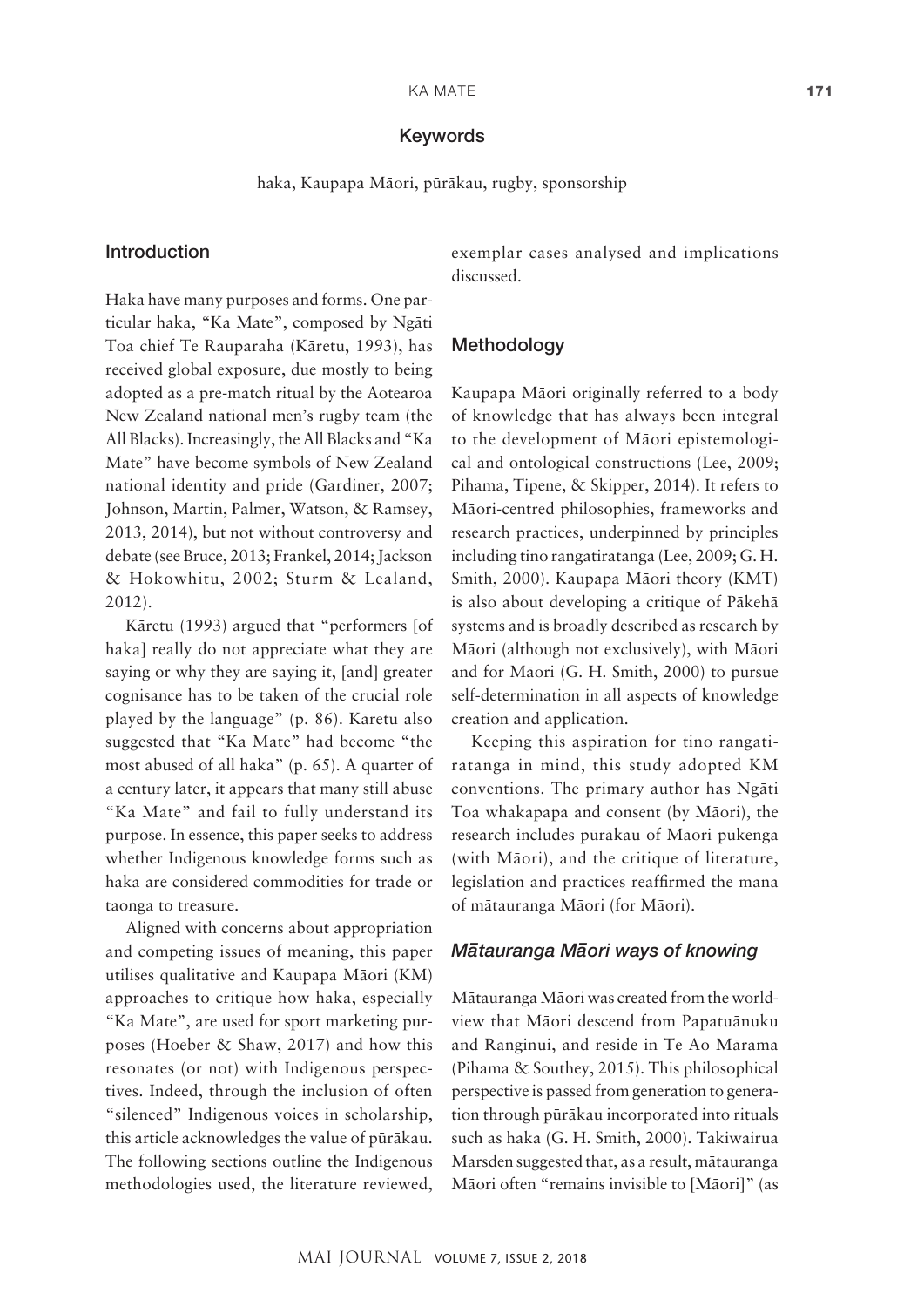quoted in Royal, 1998, p. 85). This, combined with ongoing marginalisation of Indigenous peoples' knowledge systems through Western research practices, has maintained and perpetuated key elements of colonisation in research (L. T. Smith, 1999).

Conducting KM research can enhance a stronger sense of cultural identity (Auger, 2016; Cram, 2014; Durie, 2003; Muriwai, Houkamau, & Sibley, 2015) that benefits Indigenous communities. How mätauranga Mäori interacts with other ideologies and disciplines of knowledge privileged in scholarship (Hoeber & Shaw, 2017; Pihama & Southey, 2015) also creates an opportunity for new understandings and action. The use of püräkau (as told through haka and by pükenga) therefore provides a means of analysing the "space" between mätauranga Mäori and dominant sport marketing practices.

# *P– ur – akau*

Passing on mätauranga Mäori through püräkau, core messages within Mäori stories, is a traditional and valid pedagogical process that should be protected and understood as an anthology of knowledge still relevant today (Lee, 2009; Pihama et al., 2014; Pihama & Southey, 2015). The use of püräkau as a research strategy that is similar to narrative inquiry (Lee, 2009) honours oral traditions and is utilised here to highlight key messages in Indigenous forms of expression, including haka.

Haka can be used for celebrations, protests, acknowledgement and identity that may align with nationality (New Zealander), ethnicity (Mäori), subculture (e.g., sport), a movement (e.g., Mäori sovereignty) or a brand (see Gardiner, 2007). The benefits of püräkau embedded within ngä taonga tuku iho such as haka, however, tend to be absent in sport marketing research.

This paper presents püräkau in regard to haka in general and "Ka Mate" in particular: firstly, from the perspective of pükenga knowledgeable in mätauranga Mäori who are also rangatira from iwi closely associated with "Ka Mate" (i.e., Ngäti Toa, Ngäti Raukawa and Ngäti Tüwharetoa/Ngäti Porou); secondly, by critically reviewing literature and legislation from a KMT perspective; and thirdly, by including parts of the püräkau from pükenga who responded to exemplar expressions of haka in sport marketing platforms.

This involved kanohi ki te kanohi körerorero with three pükenga (purposively selected for their expertise in mätauranga-a-Ngäti Toa and mätauranga Mäori in relation to haka), from Ngäti Toa, Ngäti Raukawa and Ngäti Tüwharetoa/Ngäti Porou. The körerorero opened with whakawhanaungatanga, ranging between one and a half to four hours in length, and were guided by open-ended questions related to (a) how mätauranga of haka (including "Ka Mate") were handed on to them, (b) how Mäori and wider New Zealand society are passing on haka today, (c) how they wanted it handed on to future generations and (d) the use of haka in sport marketing.

Once transcribed, the püräkau were member checked by the pükenga, and they are presented here as authentically as possible (Stride, Fitzgerald, & Allison, 2017).

### Mätauranga Mäori: Pükenga püräkau

The following initial excerpts demonstrate the importance of haka to mätauranga Mäori. In this püräkau, the Ngäti Toa pükenga expressed the Mäori philosophy of matua rau—it takes a village to raise a child—highlighting that traditional pedagogical approaches often included haka:

My children have been immersed in Ngäti Toatanga. Through regular cultural activities and events, including the haka, since their early years. Not just taught by me, but it has been an integral part of their growing up at hui-a-iwi, marae and rünanga hui, wänanga, kapa haka, waka ama.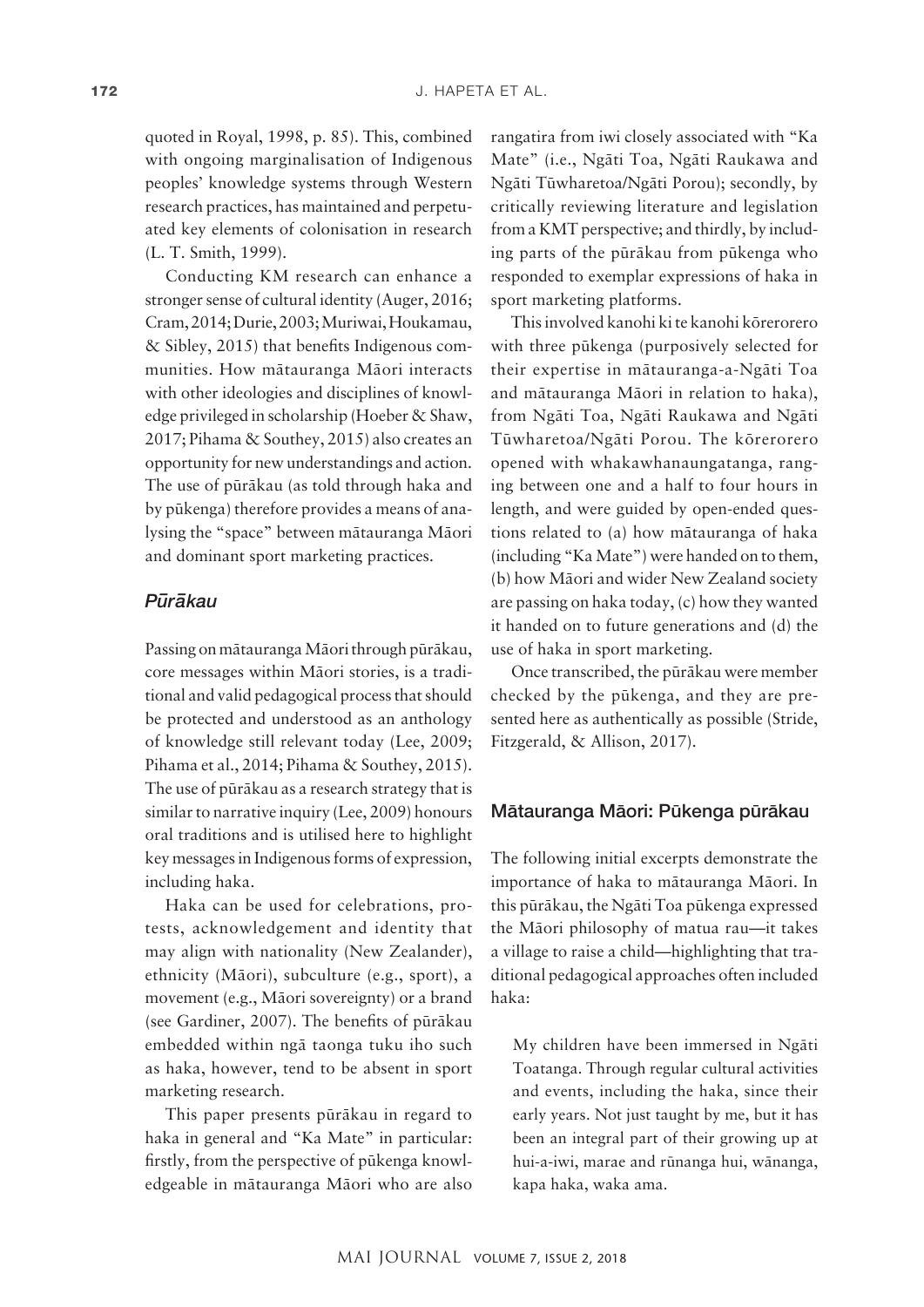The Ngäti Raukawa pükenga also explained the mätauranga and emotional response of his first embodied experience of "Ka Mate":

[The All Blacks] came to North America . . . in 1972–1973 and we went to watch the game [vs British Columbia, Vancouver, 19 October 1972]. Our father told us that when he got up to do the haka . . . to get up with him. When you are 9–10 years old you just don't do that . . . our father must have taught us "Ka Mate" because the haka performed that day was "Ka Mate" . . . away they went. And up jumped our father in the middle of the stands, doing "Ka Mate" and he is looking at us. I was sitting there going, who is this strange man? We weren't going to get up . . . everybody was looking towards us . . . our father did a solo performance . . . I'm here with my mother, I don't know who that man is . . . It's all right to do it at home, but not publicly in a strange place in front of a whole lot of strangers . . . it was quite a vigorous performance. I never asked my father, but on reflection it was probably a combination of a lot of pride [as Mäori in Canada] and a bit of a tangi for home.

This experience of mätauranga Mäori for him as a child was precious and powerful, and expresses how expectations of appropriate behaviour can differ depending on cultural contexts and age or wisdom of the performers or observers. There is also a suggestion that although their father taught them the "Ka Mate" words and actions, the nuanced meaning associated with it was less evident at the time.

Reflecting upon his haka development, the Ngäti Tüwharetoa/Ngäti Porou pükenga shared a püräkau of the values and messages instilled in a specific haka:

I am forever grateful to those guys, who didn't have the best tuition technique, but were actually handing on the haka . . . "Mangumangu Taipo: E kore taka te ingoa Mäori i runga i a koe. He mangumangu taipo nei hoki tätou,

päkia! Te kupu a Tohu ki ngä iwi, e rua. E kore piri te uku ki te rino ka whitingia e te ra ka ngahoro". I love that haka because of what it says: "whatever is heaped upon you, through the duration of your life, when the sun shines, your true self will be revealed" . . . it means you need to strengthen your backbone . . . be resilient, because life will throw many things at you! But if you're strong in your spirit and your hinengaro, your tinana, your whänau is strong, all of these things that Tä Mason [Sir Mason Durie] has said to us, if you're strong in all those areas you can endure all of these things and that to me was encapsulated in that particular haka.

The purpose of that haka ("Mangumangu Taipo") was to pass on key messages about resilience and perseverance. Püräkau were deliberately embedded into the lyrics, as Käretu (1993) had emphasised, and these were passed on to students through haka as lessons (on resilience and perseverance) regarding how to thrive as Mäori in modern society.

Following the use of partial segments of püräkau in this section to highlight the importance haka and mätauranga Mäori have within te ao Mäori, the next section applies a KM lens to review literature and legislation related to haka and "Ka Mate".

# Literature and legislation

Academics suggest that sport scholarship lacks the innovation required to have meaning for specific communities (Sparkes, 1995; Stride et al., 2017). Hence, few studies in sport marketing have had an impact at the level where sponsorship decisions are made, and even fewer have examined the impact on Indigenous communities or utilised their research methodologies (Hoeber & Shaw, 2017). This suggests that a KM analysis of haka in sport marketing may provide innovation in sport scholarship.

Haka, especially "Ka Mate", have been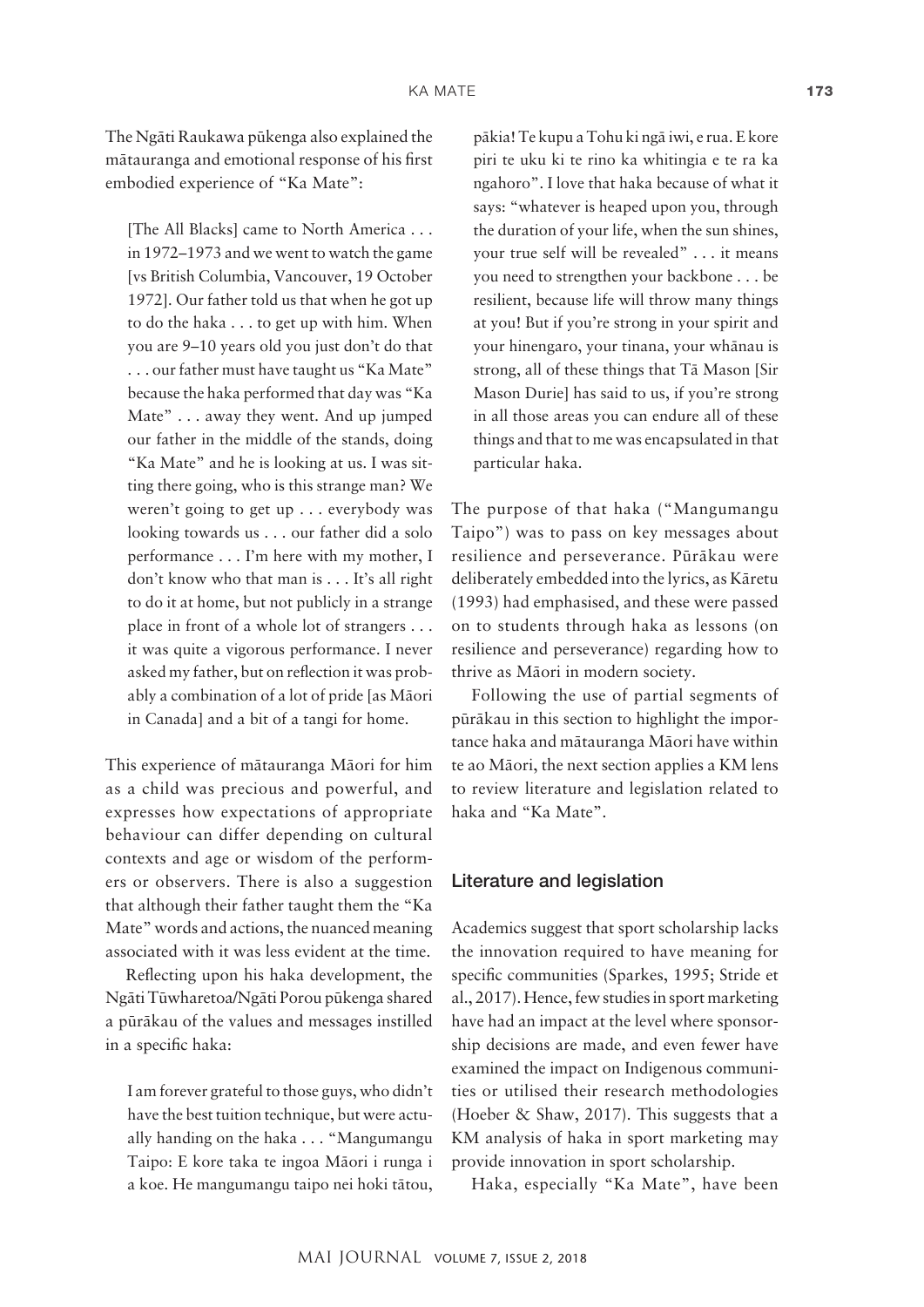associated with global brands and corporations aligned with rugby teams and events, such as Heineken, Adidas and the American International Group. This review, therefore, explores sport marketing scholarship focusing on "Ka Mate" and the All Blacks (Jackson, Batty, & Scherer, 2001; Jackson & Hokowhitu, 2002), alongside contemporary use (and arguably misuse) of "Ka Mate" by transnational agencies and sponsors (Frankel, 2014; Grainger, Newman, & Andrews, 2005; Jackson & Andrews, 2005; Sturm & Lealand, 2012).

In the early 1990s, McKay and Miller (1991) were trailblazers in illuminating the link between sport branding and national identity "down under" when they highlighted that increasing commodification of Australian sports by multinational corporates was a potential threat to national identity:

New Zealand Breweries has attempted to increase awareness of its premier beer, Steinlager, by sponsoring Rugby Union and yachting . . . The international, and in the corporate sense multi-national, nature of Australian sport is illustrated . . . when . . . the Queensland minister for sport stated . . . he did not want Queenslanders subsidizing New Zealand's All Black Rugby Union team or its bid for the America's Cup. (p. 91)

Shortly after the 1999 Rugby World Cup (RWC) campaign, Jackson et al. (2001) examined global and local debates with a focus on sport (rugby) and the corporatisation of national identity. Jackson et al. (2001) highlighted how Adidas used "Ka Mate" to "localise" and embed itself into the New Zealand market while using the All Blacks as part of their global marketing campaign. They also mentioned the resistance encountered from groups, including Ngäti Toa, who claimed Adidas exploited "Ka Mate" and Mäori culture (Reid, 2000). Jackson et al. (2001) recommended that to avoid possible future disjuncture, global sport marketers should create clear processes and procedures when entering "local" markets to understand cultural values and traditions. Subsequently, Jackson and Hokowhitu (2002) provided an example of cultural resistance towards the corporatisation of New Zealand identity revealed in a Mäori intellectual property rights (IPR) lawsuit that unsuccessfully challenged Adidas using "Ka Mate". The lack of success seemed to suggest that:

the [IPR] system is totally inadequate to recognise and protect Mäori cultural values and cultural rights . . . the system was developed to protect private economic rights . . . when you talk about Mäori tanga cultural heritage rights, these are collective by nature . . . they don't belong to one individual; they belong to the whanau, the hapu, or the iwi. (Harcourt, 2000, as quoted in Jackson & Hokowhitu, 2002, p. 135–136)

Numerous Mäori scholars (e.g., Muriwai et al., 2015) reinforce that Mäori rights are collective. Jackson and Hokowhitu (2002) highlighted the problems Ngäti Toa faced in protecting cultural spaces where Indigenous identities are constructed, acknowledging that cultural commodification was and is a challenge many Indigenous peoples experience worldwide (Auger, 2016; Durie, 2003). They warned that while new media technologies can advocate for social change, they can dually be avenues of exploitation or eradication of Indigenous interests.

Scholars Sturm and Lealand (2012), for example, explored local and global media mechanisms used to evoke New Zealand nationalism during the New Zealand hosted 2011 RWC. They suggested that from the announcement that New Zealand would host the tournament, "it was clear [that] this event was not just about a series of games . . . [it] was as much about financial returns, visitor numbers and showcasing New Zealand to the rest of the world" (p. 46). Indeed, they argued that powerful, contemporary and deliberate strategies and media technologies created: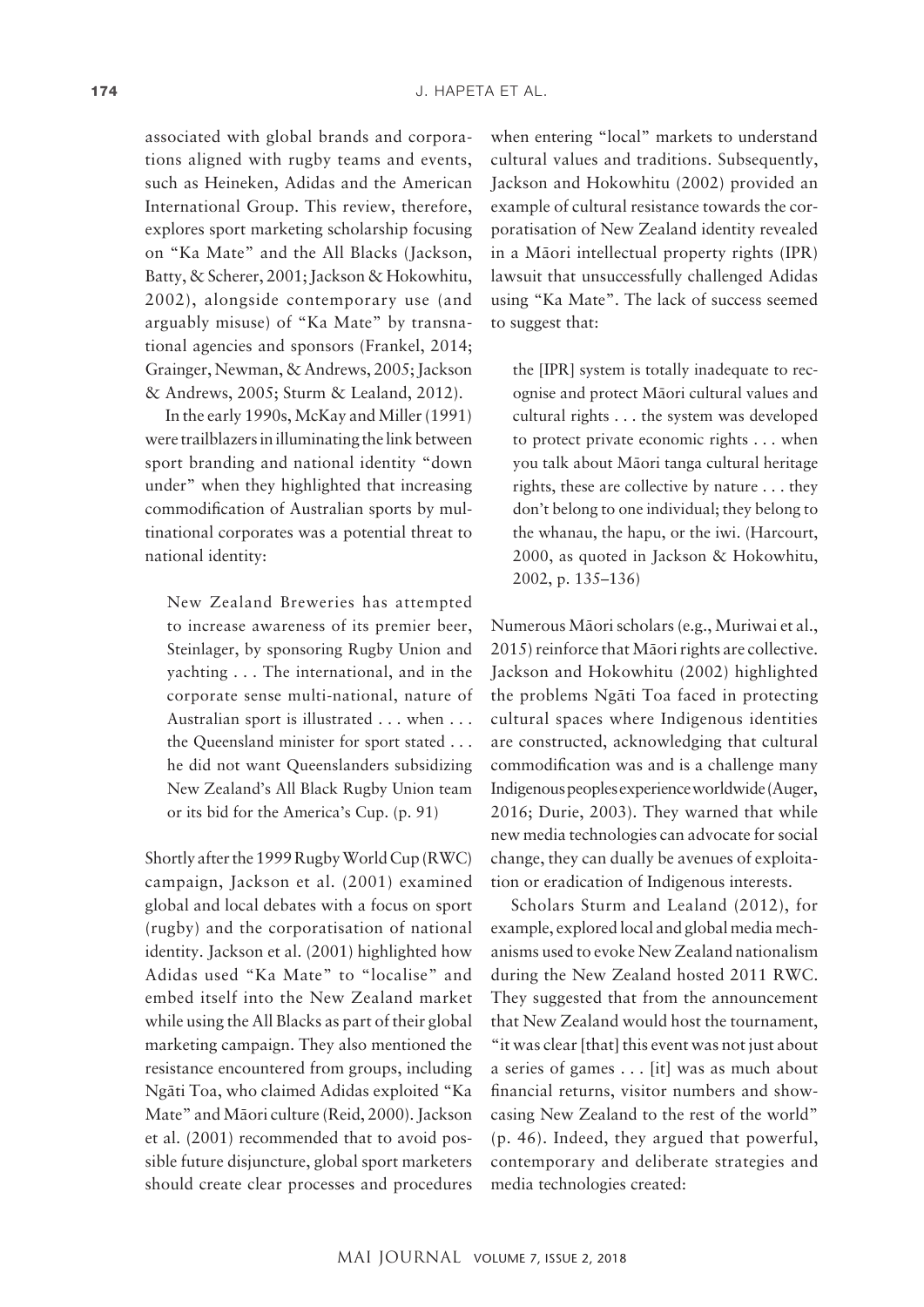"imagined communities", whereby these myths, images, discourses and narratives reconfirm a "shared" sense of national identity and unity [along with] the occasional embracing of Maori culture. (Sturm & Lealand, 2012, p. 48)

Global media often achieve these imagined communities by "very fast cutting" (Horne, Tomlinson, Whannel, & Woodward, 2012, p. 87), saturation, symbolic construction and representation where pre-coded myths are deliberately embedded into advertising campaigns. Sturm and Lealand (2012) also argued that RWC 2011 met the interests of a powerful few:

[The] New Zealand government who had poured millions into the RWC . . . the IRB [International Rugby Board] who endorsed its (inter)national appeal for global audiences to increase their revenue streams; the sponsorship of transnational corporations . . . and the NZRU [New Zealand Rugby Union] carefully managing the national team with a view to expanding the reach of the All Blacks "brand". (p. 51)

Frankel (2014) suggested that corporates Ford, Lego, Sony and Fiat had all extracted value from Mäori culture to sell their products. She also discussed the boundaries of protection around traditional knowledge, using "Ka Mate" to illuminate the commodification of cultural property and IPR in the public domain. Frankel (2014) considered haka performance art, but suggested that descendants of Te Rauparaha, who have legally fought to gain rights over its use, were unsuccessful in trademark registration because "the intellectual property system was not designed to protect traditional knowledge" (p. 2). Change eventually came, according to Frankel, in the form of a Waitangi Tribunal claim in October 2011.

The *Ko Aotearoa Tënei* Ministry of Justice report (Waitangi Tribunal, 2011) describes the

262nd claim, lodged to the Waitangi Tribunal in October 1991, as one of the most complex claims ever lodged. Commonly referred to as "WAI 262", it involved claims in regard to the Indigenous flora and fauna and Mäori cultural intellectual property. It is within the WAI 262 claim that Ngäti Toa sought to cease the exploitation and regain some control over "Ka Mate" (Frankel, 2014).

Essentially, WAI 262 extends beyond the relationship between pä and Parliament and therefore affects all New Zealanders (Frankel, 2014). The claim explains key themes of the six claimants' concerns, the Crown's responses to these and the main recommendations made (Waitangi Tribunal, 2011). Fundamentally, claimants sought to protect Mäori culture and identity. Their concerns were that existing policies allowed, among a myriad of examples, "Ka Mate" to be used in foreign television advertisements by corporate companies that used traditional knowledge about taonga tuku iho without acknowledgement or in some cases consent (Waitangi Tribunal, 2011). The WAI 262 report concluded that (a) "Mäori are entitled to prevent offensive and derogatory uses" of their taonga (both tangible and intangible); (b) Kaitiaki obligated to oversee the use of taonga have "the right to be consulted and, where appropriate, to give consent to the commercial use of such works" and (c) Mäori are "entitled to prevent offensive and derogatory public uses of mätauranga Mäori" (Waitangi Tribunal, 2011, p. 48).

Findings and recommendations from WAI 262 set a precedent, and it was closely followed by the Haka Ka Mate Attribution Act (henceforth, "the Act"; Ministry of Business, Innovation & Employment [MBIE], 2014). Eventually, after a process that began in 2012 (post the RWC, 2011), the New Zealand Government acknowledged the importance of "Ka Mate" to Ngäti Toa and passed legislation requiring attribution to Ngäti Toa, including in commercial uses, of "Ka Mate". In line with WAI 262, the Act (MBIE, 2014) states: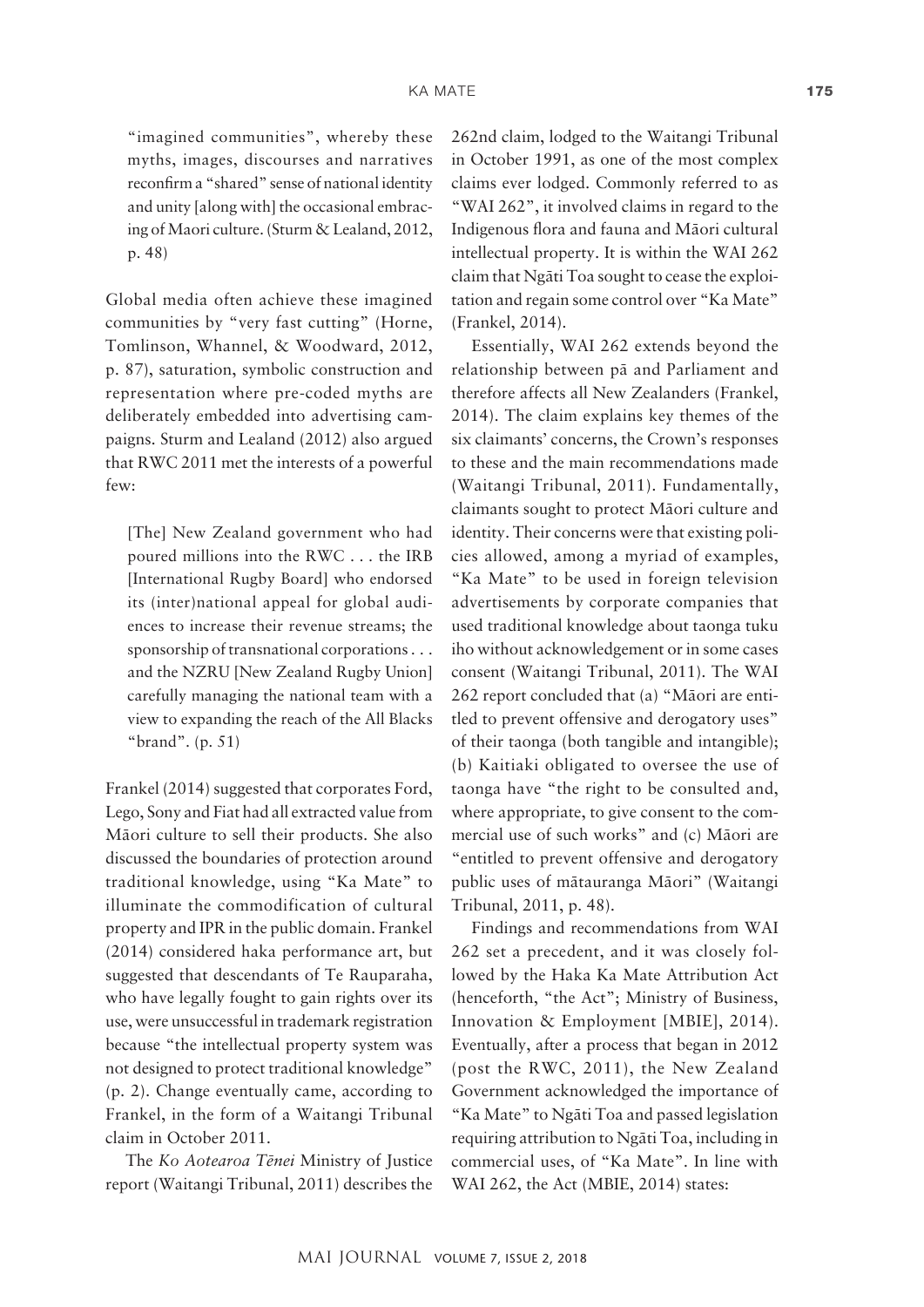- 1. Ngäti Toa have a right of attribution in relation to Ka Mate.
- 2. The right of attribution applies to (a) any publication of "Ka Mate" for commercial purposes, (b) any communication of "Ka Mate" to the public (local or global) and (c) any film including "Ka Mate" shown in public or issued to them.
- 3. Anything to which the right of attribution applies must include a statement that Ngäti Toa Chief Te Rauparaha composed Ka Mate.
- 4. The statement must be: (a) clear and reasonably prominent; and (b) likely to bring the identity of Te Rauparaha, as the composer of Ka Mate and a chief of the Ngäti Toa tribe, to the attention of the audience (viewers or listeners).
- 5. However, the right of attribution is subject to any written waiver given, or written agreement entered into, by the rights' representative (Ngäti Toa).

However, it is important to note that the Act is New Zealand based legislation and does not apply offshore. Despite ongoing discussion since the 1990s at the World Intellectual Property Office regarding an international treaty for the recognition of traditional knowledge and cultural expressions, progress has been slow (Tuffery-Huria, 2016). Mindful of the Act's intent, the following section provides a critical contextual analysis of three exemplar cases where "Ka Mate" has recently been used in sport marketing platforms.

## Exemplar cases

Thus far, this paper has considered the haka in relation to mätauranga Mäori and literature preceding the Act. Attention now turns to the critical textual analysis, from a KM perspective, of three mediated haka representations publicly disseminated post the Act, prior to and following the 2015 RWC: (a) Jacomo's

"Hakarena" campaign, (b) Heineken's "Fight or Flight" competition and (c) tennis star Caroline Wozniaki's haka lesson.

#### *Jacomo's "Hakarena" campaign*

In a pre-tournament RWC 2015 promotion, former English rugby captain and 2003 RWC winner Matt Dawson featured, along with several support actors, in an online video for United Kingdom clothing company Jacomo that parodied Ka Mate. They blended music and moves from the hit Spanish dance song "Macarena" by Los del Río (1993) with "Ka Mate" lyrics and gestures to create a "hybrid" dance called the "Hakarena". This campaign began with eight seconds of subliminal fast cutting (Horne et al., 2012), then Dawson stated:

[I]t's the world's biggest rugby event and it's on home soil. England have an amazing chance to be crowned world champions for just the second time in history. But, there is a major obstacle—the All Blacks . . . with awesome power, strength, depth and one secret weapon—the haka. They are using it to intimidate us . . . [but] we've got our own secret weapon . . . Ka mate, ka mate [background lyrics]. ("Hakarena", 2015)

Then, several actors performed the "Hakarena", in which, for example, a slap of the chest associated with haka had become a chest caress. At the time, Ngäti Toa Executive Director Sir Matiu Rei stated, "this video is disrespectful and belittling to our cultural performance, the All Blacks and Mäori people . . . I feel for New Zealanders, not just Mäori, I feel sorry for anyone who has to watch it" (as quoted in Te Kanawa, 2015). This public expression of indignation by Sir Matiu Rei demonstrated that Ngäti Toa see "Ka Mate" as a taonga to be treated respectfully, not as a commodity to be belittled in order to promote a brand and sporting event.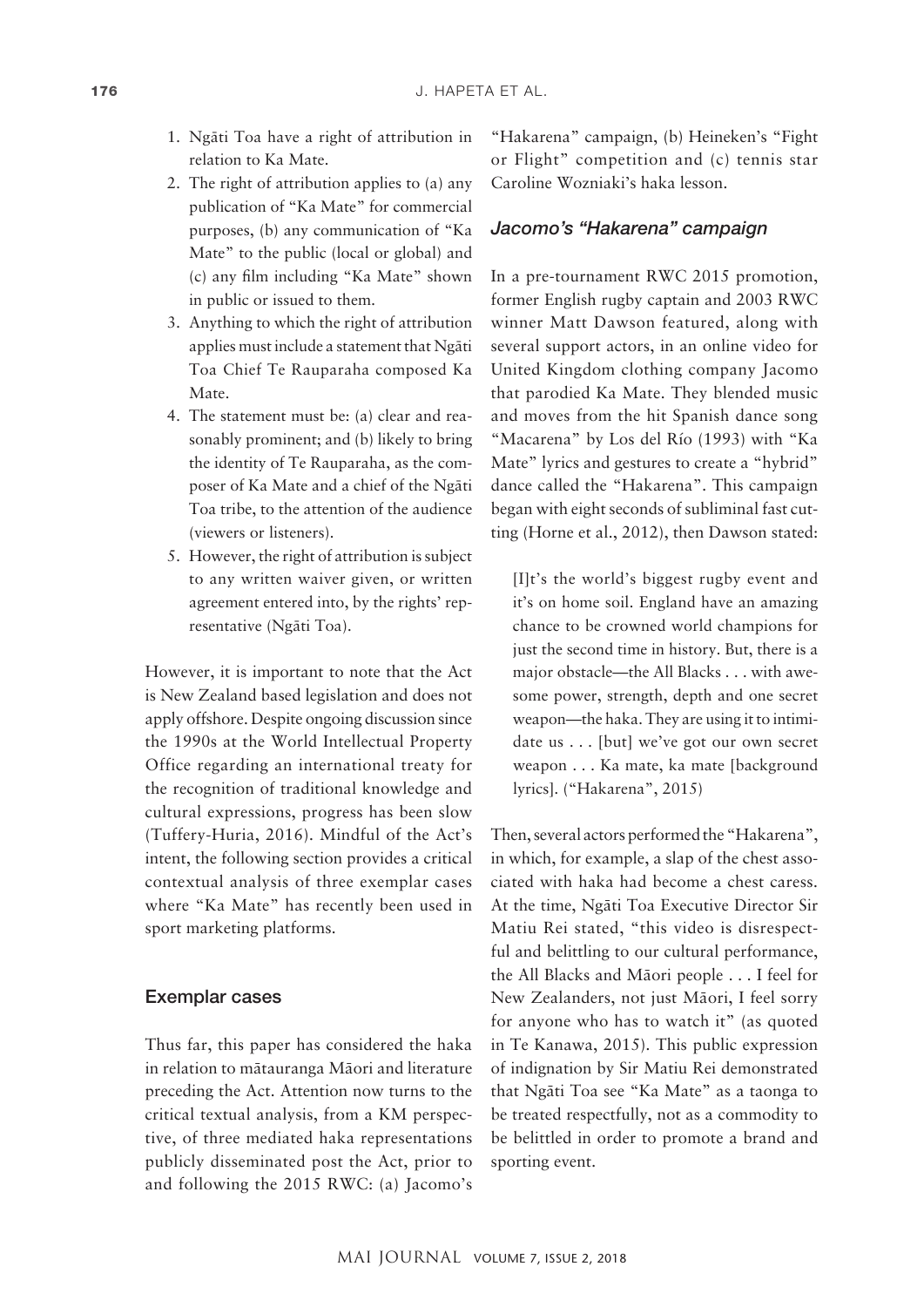# *Heineken's "Fight or Flight" competition*

The 2015 RWC, hosted by England, enlisted Heineken as a major sponsor. Heineken's activation strategy commissioned a media agency to create a competition for customers set in a Dublin bottle store. A promotional video capturing the tournament's progress depicted unsuspecting customers flipping a coin for a chance to win free tickets to the RWC final. Upon the outcome, customers were informed, "Well done. Now for your next challenge . . .", and were immediately surprised by three "Mäori" actors who leapt out and performed a generic haka. At the conclusion, the actors challenged customers to perform their best haka for a chance to win the free RWC tickets. In challenging customers, the actors performed a haka. However, want-to-be "winners" responded with amateur performances of "Ka Mate".

While Heineken may argue that they had no control over which haka the participants responded with, they did control the renditions publicly distributed online to consumers, and they could have respectfully taken, at the least, steps to acknowledge Ngäti Toa. Indeed, such "behind the scenes" editing decisions highlight a limitation of how the Act can be considered and enforced when dealing with global companies unbounded by national borders and legislation.

Furthermore, New Zealand media journalist Kenny (2015) stated that Heineken was "the latest company to rip off the haka for advertising" (para. 1). Former politician and Mäori Party co-leader Sir Pita Sharples also labelled this advertising strategy "shameful and insulting" (as quoted in Kenny, 2015, para. 7) to Mäori and wider New Zealand society. This suggests that attributing "Ka Mate" to Ngäti Toa is not enough. WAI 262 (Waitangi Tribunal, 2011) goes a step further and insists Mäori are entitled to prevent offensive and derogatory uses of taonga and mätauranga Mäori.

In any case, the unsuspecting shoppers

performed "Ka Mate" while judges and other shoppers watched on in amusement in a Heineken-saturated bottle store, highlighting that this production was the manifestation of a transnational marketing strategy. Whether intentional or not, the use of any haka for commercial purposes, performed with little understanding of the nuances and meanings of this cultural ritual, and distributed to the public without appropriate acknowledgement, disrespects the intended spirit of WAI 262 and the Act.

## *Wozniaki's haka lesson*

The most recent example of strategic haka use by sport sponsors was at the 2016 International Tennis Tournament in New Zealand. Organisers of the newly named ASB Classic secured several high-profile, 2015-RWC-winning All Blacks who provided top international women's tennis star Caroline Wozniaki with a "personal haka lesson" (Mabire, 2016). This story was covered by national media, appearing on the national primetime news bulletin.

It is important to note that from a mätauranga Mäori perspective, movements and gestures in haka can be gendered. Many haka include facial movements, such as pükana and ngangahu performed by men and women, whëtero traditionally performed by men and pötete usually performed by women. In the televised footage Ms Wozniaki was instructed on the words and actions of "Ka Mate" and encouraged to "poke out your tongue" (whëtero), a practice inconsistent with tikanga Mäori (Mead, 2016) because wähine do not normally protrude their tongue owing to the symbolism of this gesture (i.e., an extension of male genitalia). This scenario demonstrated an example of corporate sponsors dislocating a distinctive local ritual from its cultural meaning. Despite this display occurring in New Zealand, where the 2014 Act applies, there was no verbal or written attribution to Ngäti Toa or Te Rauparaha in the news story.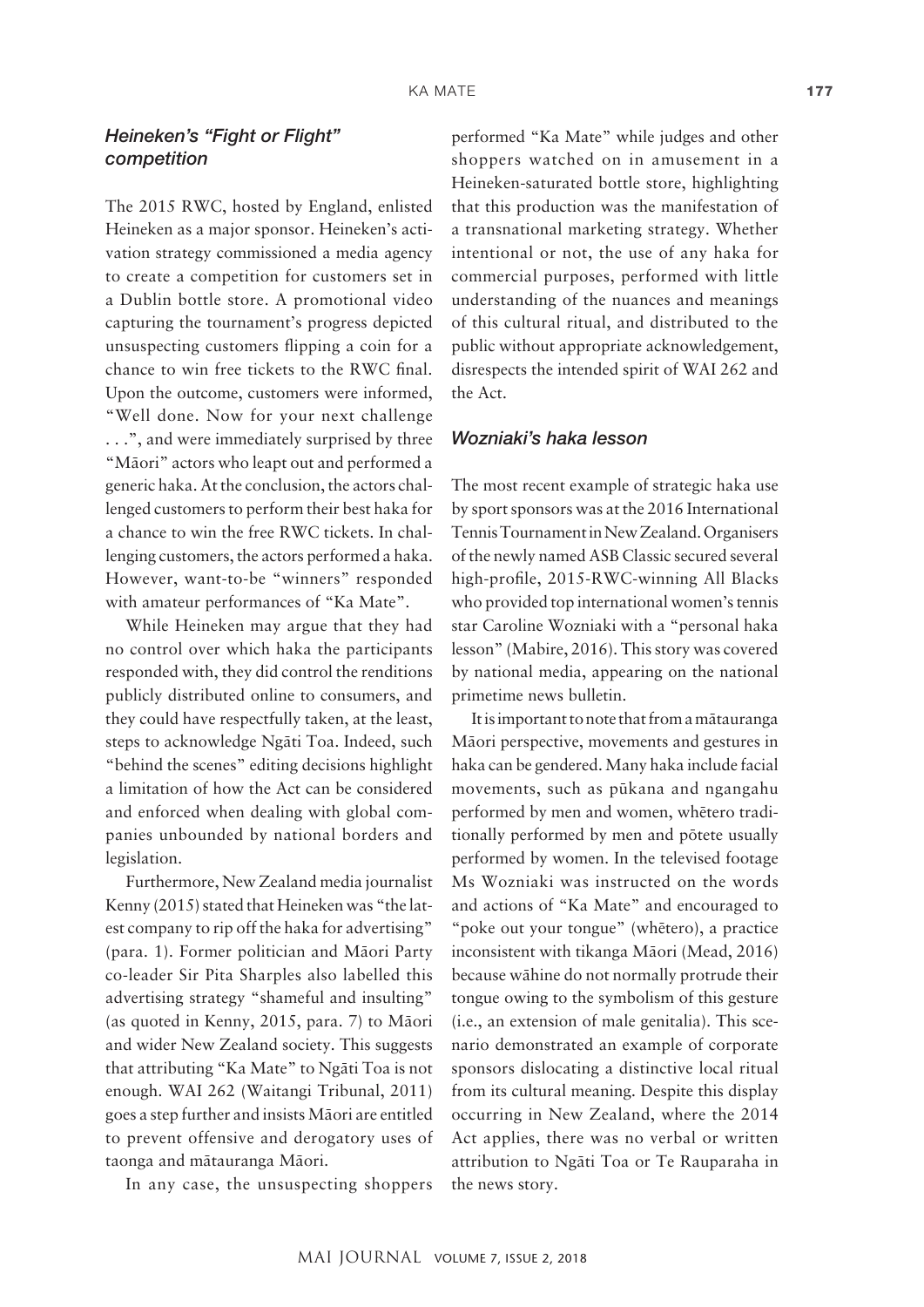To date, few studies have considered the impact that appropriation of haka has on the lived experiences and wellbeing of Mäori, and of Ngäti Toa. This paper contributes to the ongoing dialogue by privileging the voices of pükenga, thus bringing this analysis back to a mätauranga Mäori perspective.

# Pükenga discussion

To understand the impact that use of "Ka Mate" (and haka generally) for commercial purposes has had on the mana and sense of wellbeing of Mäori communities, key pükenga were asked to share their responses to videos of the aforementioned marketing campaigns. The Ngäti Toa pükenga seemed most deeply affected. He expressed passion for passing mätauranga Mäori to his children, grandchildren and future generations in culturally appropriate ways. His response reflected the intent of WAI 262 and the Act, and acknowledges Ngäti Toa as kaitiaki who "gifted" "Ka Mate" to the world.

His wero calls for others to perform it with respect, as the continuity of traditional rituals becomes increasingly valued but still threatened in contemporary Mäori and New Zealand society (Kuroda, Geisler, Morel, & Hapeta, 2017; Muriwai et al., 2015). Kuroda et al. (2017) and Muriwai et al. (2015), for instance, posit that strong cultural roots and a secure cultural identity are central to holistic wellbeing, and that the respectful treatment of taonga tuku iho such as haka plays a role in this. This pükenga believed, however, that the exemplar global media strategies presented to him as part of this study undermine the wellbeing that Mäori could gain from seeing their taonga on the world stage: "The commercialisation of Mäoritanga, including the haka, in that way ['Hakarena'] is abhorrent and manifestly unjust and is in need of a watchdog to monitor these and further developments."

Indeed, this pükenga was aware of the kind of revenue generated for brands associated

with mega-sporting events such as the RWC. Heineken, for instance, recompensed their investment in 2015 RWC sponsorship with sales soaring by 4.5% (Gunsorknives, 2016). This Ngäti Toa pükenga added:

Heineken's motive is clear, to recoup their huge investment as a [RWC] sponsor . . . they do that by making heaps of money through beer sales, by offering the public a distinctive advertising and marketing formula that pokes fun—not admiration or reverence—towards New Zealand's Indigenous culture and Ngäti Toa's haka without knowing the background or context.

In terms of Heineken's "Fight or Flight" competition, the Ngäti Raukawa pükenga discussed concerns about the way in which the advert had been filmed, edited, produced and publicly distributed:

It's ["Ka Mate"] certainly something that is known throughout the world, [but] obviously not very well looked after. I have no ill will against the individuals . . . performing something that they have seen or heard that has captured their curiosities, to the extent that they know a little bit about how to perform it, what we [Mäori, Ngäti Toa] might say out of ignorance . . . but it's the deliberate set-up that is really disappointing. I think Heineken can't plead ignorance.

Finally, in a commentary regarding the haka lesson at the ASB Classic involving several highprofile All Blacks and Caroline Wozniaki, the Ngäti Toa pükenga said:

New Zealand Rugby makes a lot of money off Mäori and the haka. They knowingly allow this to occur . . . they [New Zealand Rugby (NZR)] could provide improved guidelines to sponsors to ensure that the commercialisation of the haka is done in a culturally appropriate way. NZR's relationship with Ngäti Toa should be based on respect for the haka.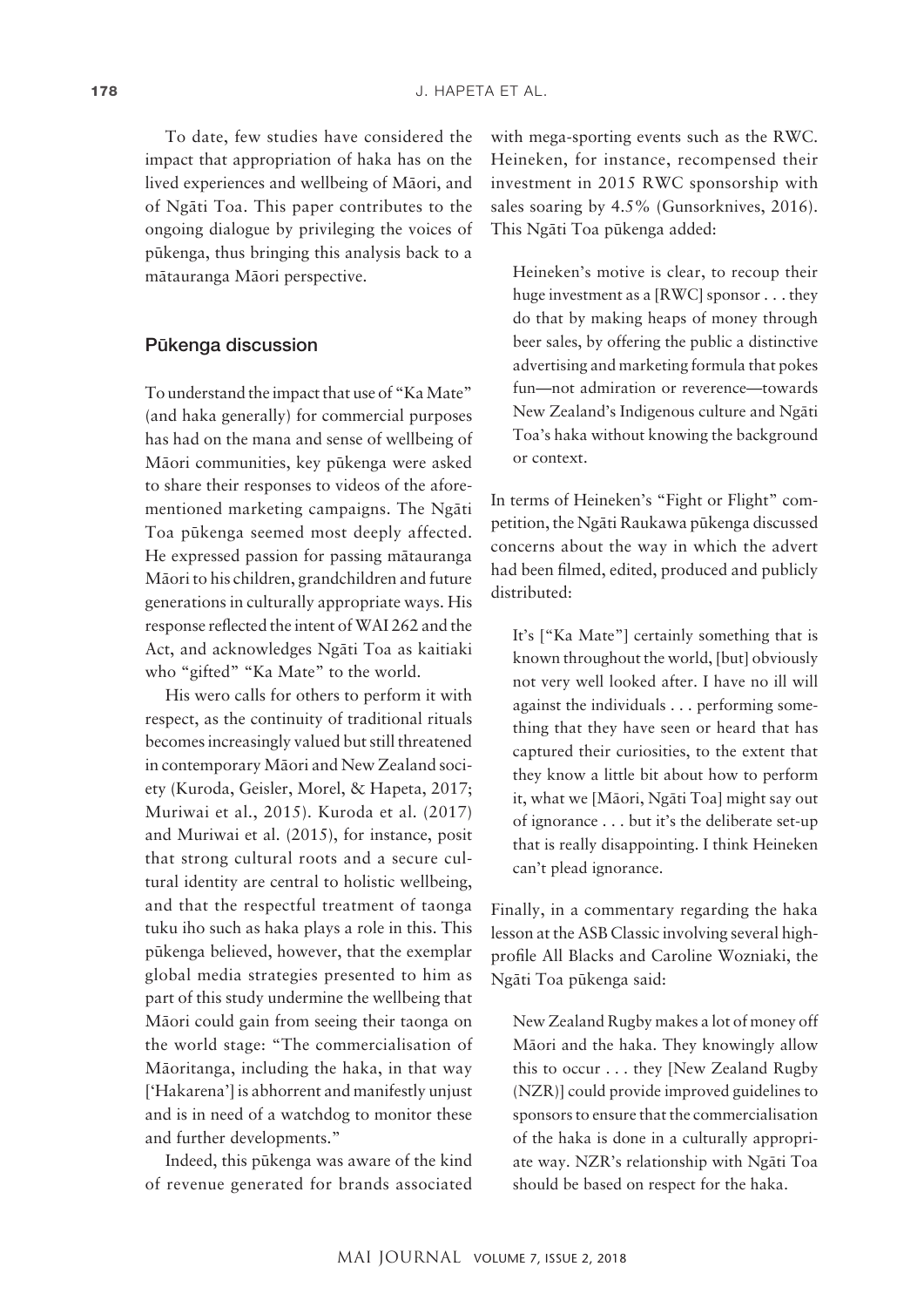# *Present practices*

Collectively, the pükenga concurred that the current All Blacks do a far better job with tikanga and performing "Ka Mate" compared with past renditions by previous generations. Previously, it was perceived to be "a non-event at the time . . . it wasn't done very well" (Andy Haden, as quoted in Johnson et al., 2014, p. 106). Indeed, Sir Graham Henry (ex-All Black Coach, 2004–2011) stated that haka performed by the modern All Blacks are "very meaningful and a lot of work's gone into it . . . they [players] take performing haka and understanding the meaning of them particularly seriously . . . it's a part of our legacy, a very important part of New Zealand culture" (in Johnson, 2014, p. 207). The Ngäti Raukawa pükenga agreed that "Ka Mate" is now given greater respect:

I remember [prominent Ngäti Toa pükenga] described the haka as a "Taonga ki te ao", a Gift to the world . . . that's probably shared by most of Ngäti Toa. It's nice to see that it's given due regard . . . being cared for in that way. In the way that they [current All Blacks] perform it . . . I think there is an element of pride there. People have been given good instruction, Mäori, Päkehä, Pacific Islander.

This aligned with a statement by another Ngäti Toa member that was quoted in the *New York Times*: "The All Blacks perform it fantastically. It's just when it starts selling the All Blacks brand and all the other sponsors that go along with it, that we want to have a talk to them about it" (Wi Neera, 2009).

The importance that the pre-game haka has for the current Mäori All Blacks Team (MAB) was also underscored by the Ngäti Tüwharetoa/ Ngäti Porou pükenga:

The haka is the most unifying apparatus or implement that we have in the team that drags and pulls them together . . . you have to practise it . . . all day, every day . . . in the lifts, in your rooms, tuakana, teina. Where one goes, we all go. If someone's struggling, hop on, he waka eke noa, help them . . . it's serious. You can joke around with different things, but this [haka] is serious . . . the most unifying mechanism . . . we have in our tool kit.

This pükenga also highlighted how respect for the haka has helped with public relations and sponsor relationships:

There is a lot of interest in the haka, when we [MAB] go places. Everyone wants to "throw peanuts at the monkeys" . . . get them to perform. We [MAB management] do some stuff around that . . . if it is tikanga based, we perform the haka. If I speak and we need tautoko we could do a haka, but most of the time we sing a waiata . . . but if not I will turn it around . . . teach them a song and get them to perform.

When quizzed further to elaborate on the perceived impact that corporate sponsors and global mega-events have on Mäori communities, this pükenga said:

people are treating it [haka] with disrespect . . . I go home sometimes and the old people come down and visit me when I'm on holiday and they say, "there are things not right here". When I see people doing things, I can't do anything, with regards to the denigration of the things we hold tapu, dear and close to us . . . except continue to show disdain where I have the opportunity. If I'm on a public platform . . . say we don't take kindly to that. Also, to just do it right . . . showing people that this is actually special to us.

This suggests that the global misuse and appropriation of cultural taonga such as haka negatively affects the wellbeing of Indigenous populations. Despite exasperation with the status quo, the pükenga involved sharing their püräkau aspired unanimously for better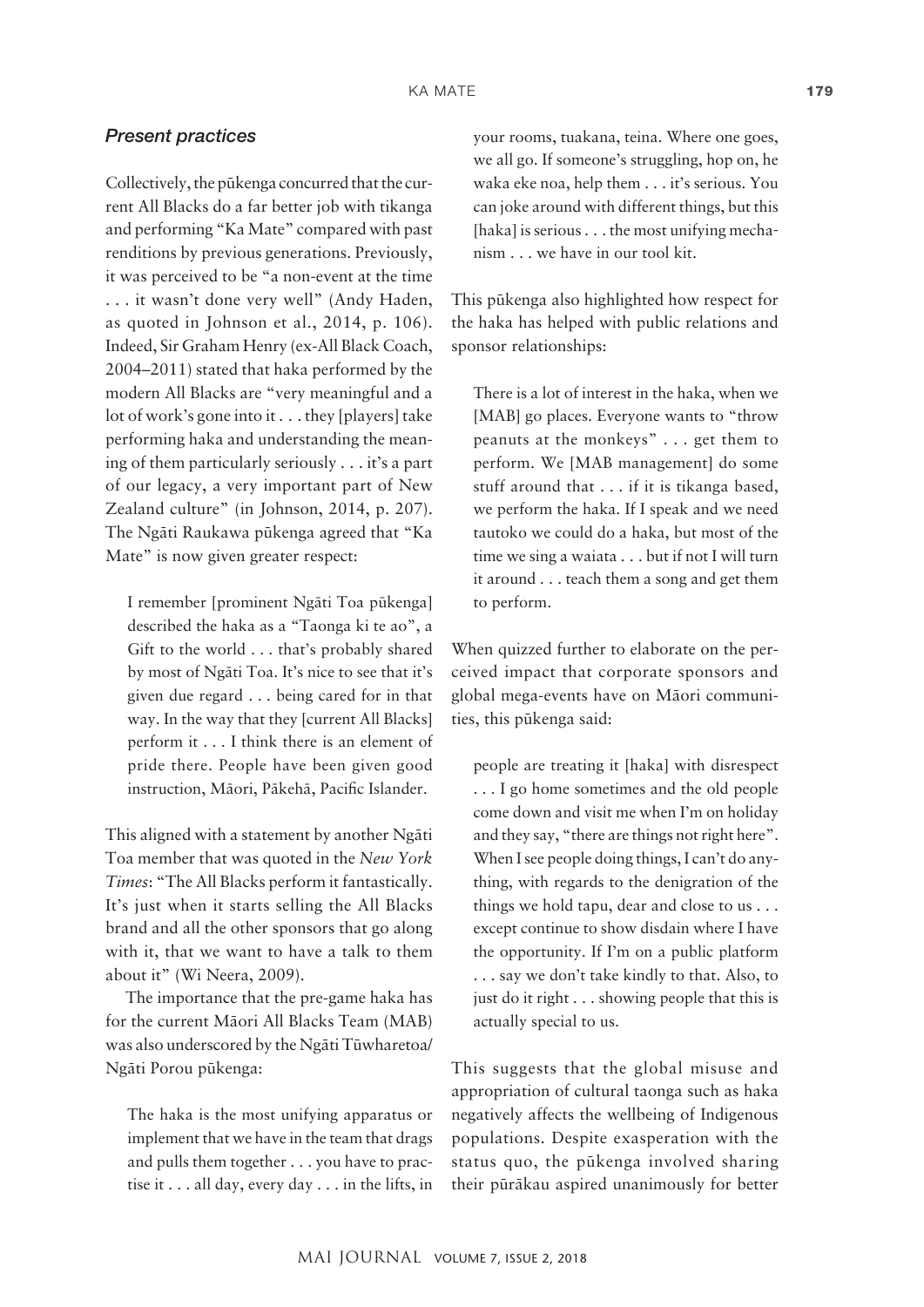treatment of Mäori culture and taonga in the future.

#### *Passing on haka to future generations*

Püräkau are effective for passing on mätauranga Mäori and wellbeing through various forms, including haka. This is expressed by the Ngäti Toa pükenga who suggested that haka is best learned in "the same way as my kids, through regular involvement and engagement at Ngäti Toa and other cultural activities alongside their whänau, hapü, iwi and taught by their peers, rangatahi, as well as their pükenga, kuia". The desire to see traditional rites of passage continue and thrive in a context that is imbued with mätauranga Mäori is apparent in the püräkau of this pükenga. Nonetheless, the Ngäti Raukawa pükenga suggested that when taonga are taken out of a Mäori context:

pressure needs to be put on [the] NZR to address it . . . that's the level that the discussion needs to be at. They need to have a discussion with Ngäti Toa about it. Be interesting to see what their [Ngäti Toa's] response is?

#### **Conclusions**

As demonstrated, Heineken, Jacomo and ASB are not the first corporates to use the haka for commercial purposes. If history continues, and the rights and concerns of Mäori and iwi (such as Ngäti Toa) are ignored, the commodification and misappropriation of taonga will continue unabated. Sponsorship plays a key role in sustaining sporting organisations such as NZR in the professional era (NZR, 2016). Similarly, "Ka Mate" plays a major role in presenting a particular narrative about New Zealand's national identity and race relations, especially in the domain of sport and rugby. "Ka Mate" has also been repackaged by transnational corporations to create global brands that are locally connected, relevant, nostalgic, exotic and imbued with certain values associated with sport and Indigenous cultures. Unfortunately, WAI 262, the Act and past scholarly critiques have not had much impact regarding how it is used, attributed or expressed, even when performed in New Zealand where the Act should be applied.

Nonetheless, a "püräkau approach can challenge dominant discourses that continue to decenter our experiences, cultural notions and aspirations in ways that resonate and connect to our people" (Lee, 2005, p. 13). It is necessary, therefore, to include Mäori and Indigenous voices, realities, stories and epistemologies in the IPR and marketing debate, ensuring that these perspectives are not excluded from important dialogue and decision-making.

The ritual of haka as a form of püräkau has created international awareness of this Indigenous form of knowledge. Perhaps including more Indigenous püräkau in sport marketing scholarship will create greater awareness of Indigenous rights and concerns regarding respect of taonga. The debate about whether haka should be used as a commodity to trade or taonga to treasure is ongoing, but the use of püräkau in scholarly and organisational debates should be encouraged to make progress in this dialogue space, perhaps moving from an "either—or" to an "and—and" conversation.

In the meantime, this paper has illustrated how global corporations connected with sport continue to sidestep issues of cultural exploitation and misappropriation of the haka by subtly using editing techniques and mediated expressions of this Indigenous ritual to avoid breaches of IPR and specifically the Act, which requires that the haka be attributed to Ngäti Toa, but is only applicable in New Zealand. As a result, they dislocate taonga tuku iho from whakapapa to benefit their brands, irrespective of the impact their appropriation has on the overall wellbeing of Mäori. Perhaps they are simply not aware of the Act and the wider implications for Indigenous wellbeing when taonga are not treasured.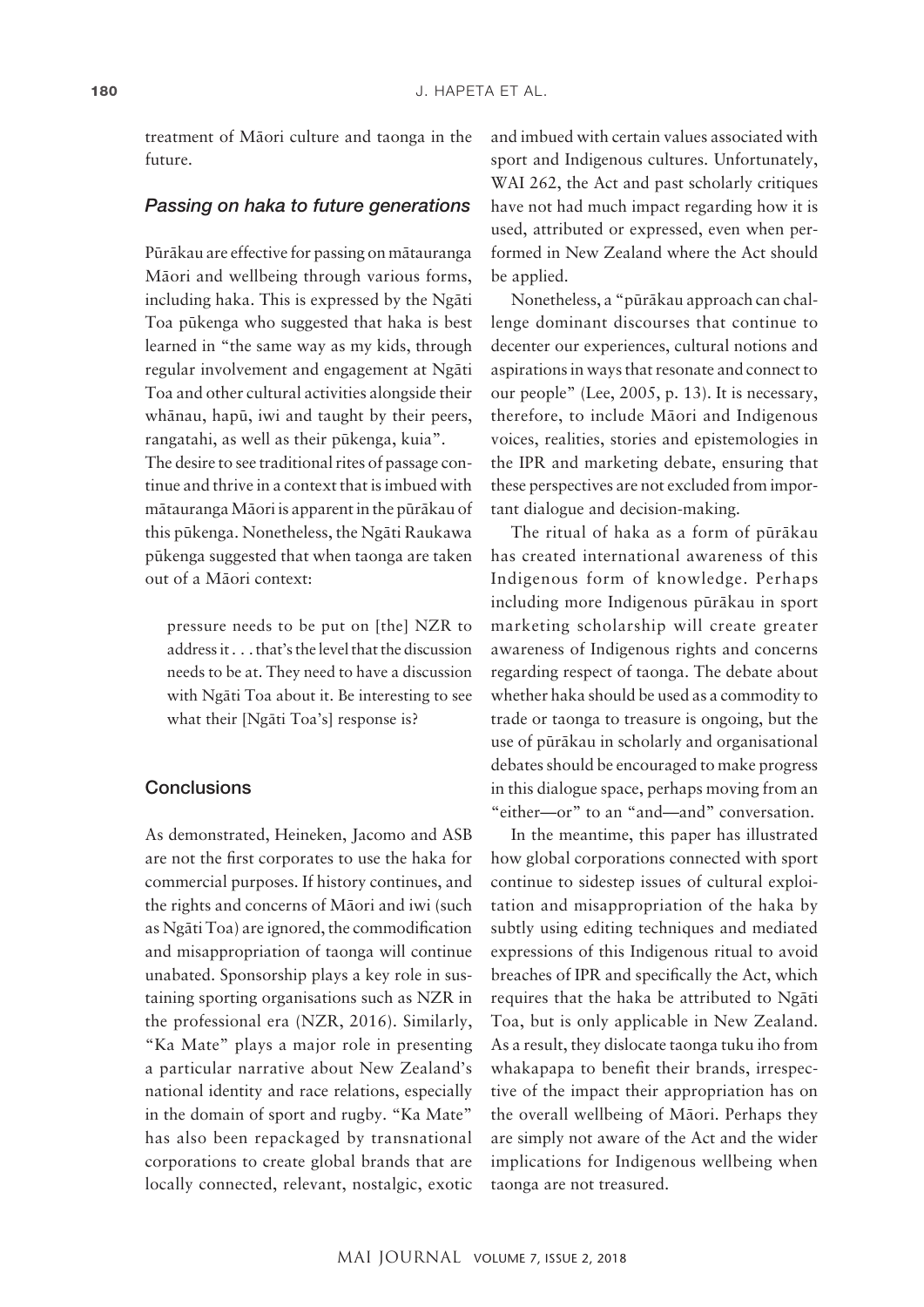The püräkau of pükenga, which opened and closed this analysis from a KM perspective, recognises how much traditional forms of identity expression and knowledge dissemination are cherished, and how deep the impact that the appropriation of "Ka Mate" has on the wellbeing of their communities and mätauranga Mäori generally. So, in closing we ask, is it acceptable for corporations to appropriate cultural taonga for the purposes of global trade? The pükenga suggested it is time for key players (Ngäti Toa, Mäori, NZR) to e tü:

Ngäti Toa should be more forthright in analysing and monitoring the responsiveness of NZR to ensuring the haka is conducted in a way that is respectful, and consistent with sponsors' contractual obligations. Ngäti Toa needs to be more interested in maintaining the mana of the haka, safeguarding its reputation as the owner of the haka . . . the public, especially Māori, need to be vigilant  $\dots$  to not accept untoward commercialisation of Indigenous cultural icons such as the haka.

Or, as Olsen (2015) suggested, just "as T Rauparaha did in 1820, New Zealand need to step from the darkness and into the sunlight in its approach to protecting the culture of it Indigenous peoples"  $(p. 59)$ . It is time sport organisations, event managers, media and sponsors aligned with Māori, WAI 262, legislation (the Act) and Ngäti Toa aspirations to ensure that these treasures are represented in culturall responsive and appropriate ways. As a major organisation in New Zealand's sporting landscape, NZR could play a lead role in guiding global corporations and sponsors in relation to access to and appropriate use and attribution of haka. We can no longer turn a culturally blind eye (Hippolite & Bruce, 2014) to disrespectful ways the haka is re-presented and repackage for commercial purposes. NZR appear to b responding to this karanga with the establishment of a kaitiaki group for haka within the All Blacks, a pükenga for the Mäori All Blacks, the adoption of a Respect and Inclusion programme in 2017, a cultural subcommittee of the New Zealand Mäori Rugby Board, and the appointment of a Mäori cultural advisor in 2018. Time and KM analyses will tell whether these formalised roles and strategies can turn the tide with regard to misappropriation and exploitation of taonga in sport marketing strategies by global brands. In closing, this paper ends with the wero of a Mäori Television reporter to put an end to belittling the mana of the haka and thus Ngäti Toa Rangatira: "Engari e manako ana ko Ngäti Toa Rangatira ka whai märamatanga te Ao, kia kaua e whakaiti te mana o te haka" (Te Kanawa, 2015).

#### **Glossary**

| $\overline{a}$ | Aotearoa            | New Zealand            |
|----------------|---------------------|------------------------|
| :,             | e tū                | to stand/take a stance |
| $\overline{O}$ | haka                | dance-like movement    |
| ١f             |                     | sequence               |
|                | hapū                | a subtribe of an iwi;  |
|                |                     | pregnant               |
| e              | he waka eke noa     | we are all in this     |
| S              |                     | together               |
| ιt             | hinengaro           | mental, emotion;       |
| `S             |                     | thoughts, feelings     |
| t              | hui                 | meeting, discussion    |
| $\vdash$       |                     | (interview)            |
| n              | iwi                 | an extended            |
| e              |                     | population of          |
| y              |                     | people                 |
| r              | kaitiaki            | custodian, guardian    |
| $\overline{a}$ | ka mate             | I will die             |
| g              | Ka Mate             | the name of the        |
| Ö              |                     | Ngāti Toa haka         |
| ١f             | kanohi ki te kanohi | face to face           |
| d              | kapa haka           | group performing       |
| ւԼ             |                     | arts or culture        |
| d              |                     | display                |
| e              | karanga             | call, summon           |
| $\overline{a}$ | kaupapa             | purpose                |
| 11             | Kaupapa Māori       | a distinctive Māori    |
| e              |                     | research paradigm      |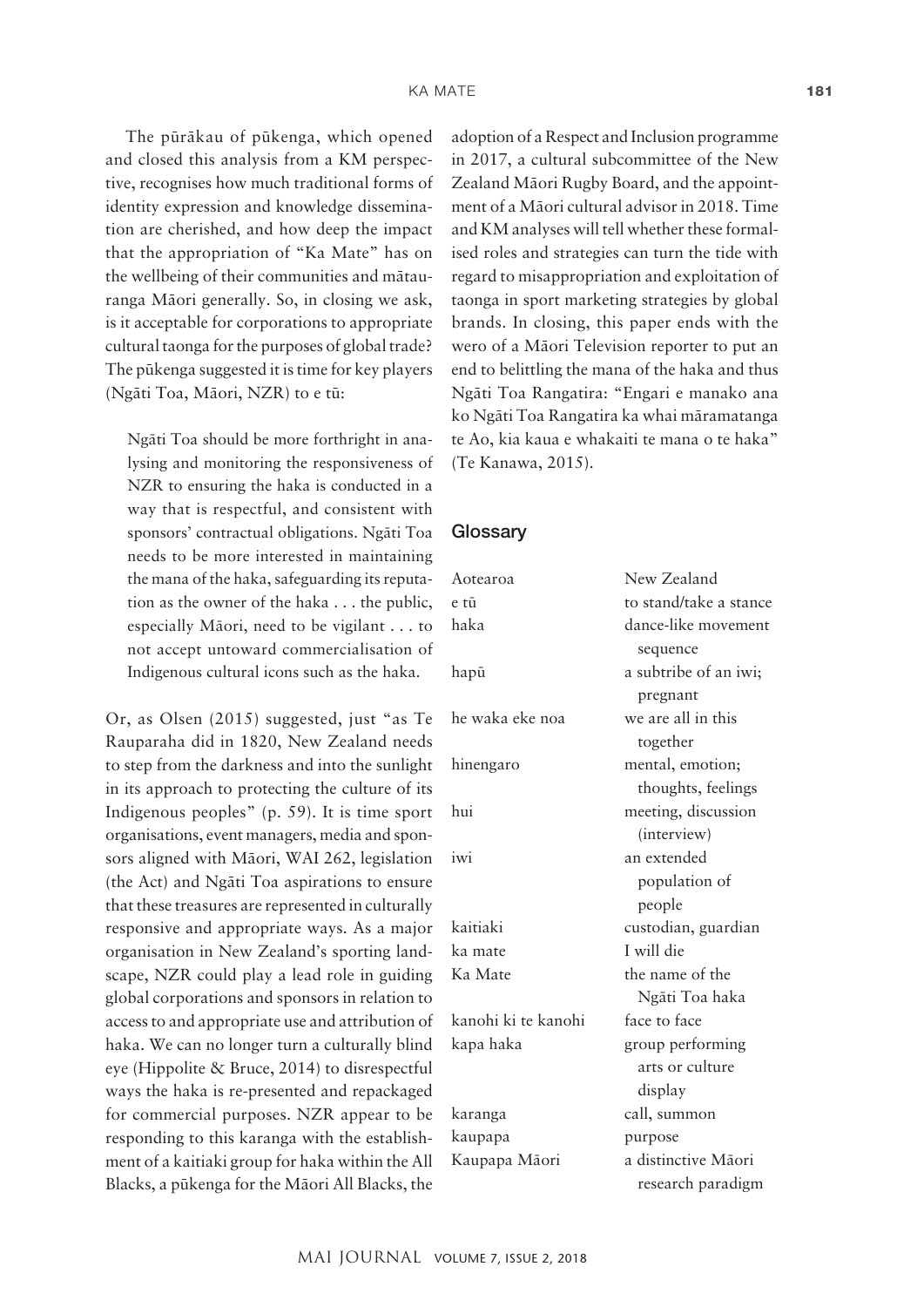| kōrero/kōrerorero | talk, discussion        | pūkenga             | a skilled or        |
|-------------------|-------------------------|---------------------|---------------------|
| kuia              | female elder            |                     | knowledgeable       |
| mana              | prestige                |                     | expert              |
| Māori             | Indigenous people of    | rangatahi           | youth               |
|                   | Aotearoa                | rangatira           | chief, highly       |
| marae             | ceremonial              |                     | respected tribal    |
|                   | courtyard; village      |                     | leaders             |
|                   | plaza                   | Ranginui            | the Sky Father      |
| mātauranga Māori  | knowledge and           | rūnanga             | tribal council, iwi |
|                   | understanding of        |                     | authority           |
|                   | Māori                   | tangi               | cry, mourn;         |
| matua rau         | 100 parents; be         |                     | mourning rituals    |
|                   | raised by the           | taonga              | treasures, both     |
|                   | village                 |                     | tangible and        |
| ngā               | the (plural form)       |                     | intangible, passed  |
| ngangahu          | to make a shrill high-  |                     | from generations    |
|                   | pitched noise (in       | taonga tuku iho     | ancestral gifts,    |
|                   | a haka or wero),        |                     | treasures handed    |
|                   | dilate the eyes and     |                     | down                |
|                   | perform exciting        | tapu                | sacrosanct,         |
|                   | movements               |                     | prohibited,         |
|                   | to inspire the          |                     | protected,          |
|                   | performance group       |                     | restricted          |
| Ngāti             | a prefix used to name   | tautoko             | support             |
|                   | a tribe of whānau,      | te ao Māori         | Māori worldview     |
|                   | hapū and iwi            | Te Ao Mārama        | the world of light  |
| Pākehā            | foreigner; to           | teina               | younger or less     |
|                   | describe non-           |                     | expert              |
|                   | Māori, generally        | tikanga             | system of values,   |
|                   | Anglo-Saxons            |                     | practices and       |
| Papatuānuku       | the Earth Mother        |                     | protocols           |
| pōtete            | to close the eyes-      | tinana              | physical body       |
|                   | when performing         | tino rangatiratanga | self-determination  |
|                   | haka and waiata         | tuakana             | a senior or more    |
| pūkana            | to stare wildly, dilate |                     | expert              |
|                   | the eyes-done           | wahine              | woman               |
|                   | by both genders         | wāhine              | women               |
|                   | when performing         | waiata              | song (an expression |
|                   | haka and waiata         |                     | of pūrākau          |
|                   | to emphasise            |                     | to preserve         |
|                   | particular words        |                     | knowledge)          |
|                   | and to add              | waka ama            | outrigger canoe     |
|                   | excitement to the       | wānanga             | to meet, discuss    |
|                   | performance             | wero                | a challenge         |
| pūrākau           | narratives, ancient     | whānau              | family              |
|                   | legends, stories        | whakapapa           | genealogy           |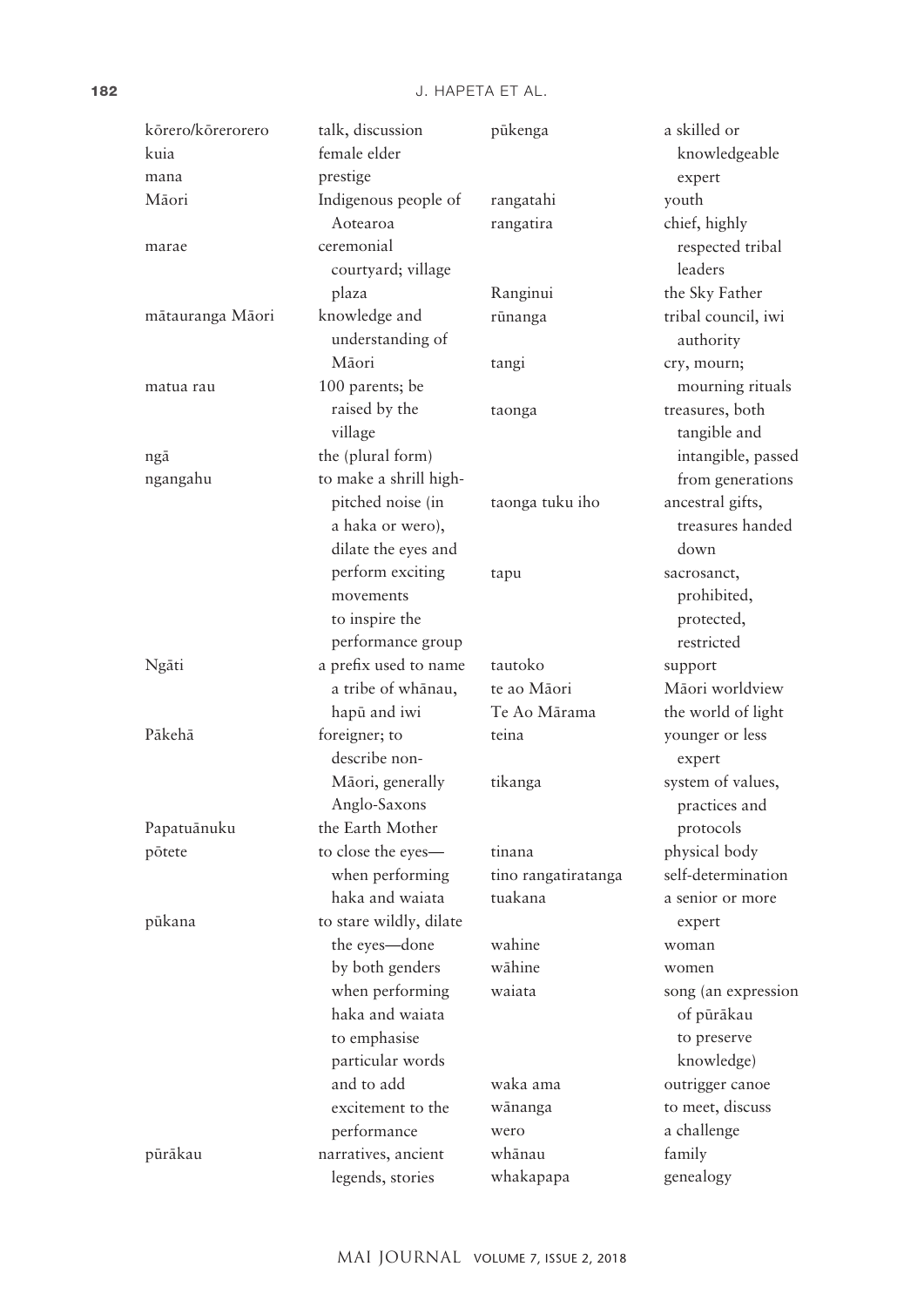| whakawhanaungatanga establishing | relationships       | <b>References</b>                                                                                                                                                                                                                                    |
|----------------------------------|---------------------|------------------------------------------------------------------------------------------------------------------------------------------------------------------------------------------------------------------------------------------------------|
| whētero                          | poke out the tongue | Auger, M. (2016). Cultural continuity as a determinant<br>of Indigenous Peoples' health: A meta-synthesis<br>of qualitative research in Canada and the United<br>States. International Indigenous Policy Journal,<br>7(4), 1-24. http://doi.org/cvb3 |
|                                  |                     | Bruce, T. (2013). (Not) a stadium of four million:<br>Speaking back to dominant discourses of the<br>Rugby World Cup in New Zealand. Sport in<br>Society, 16(7), 899-911. http://doi.org/cvb4                                                        |
|                                  |                     | Cram, F. (2014). Measuring whānau wellbeing: A com-<br>mentary. MAI Journal: A New Zealand Journal<br>of Indigenous Scholarship, 3(1), 18-32.                                                                                                        |
|                                  |                     | Durie, M. (2003). Ngā kāhui pou launching Māori                                                                                                                                                                                                      |
|                                  |                     | futures. Wellington, New Zealand: Huia.<br>Frankel, S. (2014). "Ka Mate Ka Mate" and the pro-<br>tection of traditional knowledge. In R. Dreyfuss<br>& J. Ginsburg (Eds.), Intellectual property at the                                              |
|                                  |                     | edge: The contested contours of IP (pp. 193-214).<br>Cambridge, England: Cambridge University<br>Press. http://doi.org/cvb5                                                                                                                          |
|                                  |                     | Gardiner, W. (2007). Haka: A living tradition.                                                                                                                                                                                                       |
|                                  |                     | Auckland, New Zealand: Hodder Moa.<br>Grainger, A. D., Newman, J. I., & Andrews, D. L.                                                                                                                                                               |
|                                  |                     | (2005). Global Adidas: Sport, celebrity and                                                                                                                                                                                                          |
|                                  |                     | the marketing of difference. In J. Amis &<br>T. B. Cornwall (Eds.), Global sport sponsorship<br>(pp. 89-105). Oxford, England: Berg.                                                                                                                 |
|                                  |                     | Gunsorknives. (2016). Heineken-RWC 2015:                                                                                                                                                                                                             |
|                                  |                     | Mission, weapon, impact. Retrieved from http://<br>www.gunsorknives.ie/work/heineken-rugby<br>-world-cup-2015                                                                                                                                        |
|                                  |                     | Hakarena. (2015, September 17). Retrieved from                                                                                                                                                                                                       |
|                                  |                     | https://www.thetimes.co.uk<br>Hippolite, H. R., & Bruce, T. (2014). Towards cultural                                                                                                                                                                 |
|                                  |                     | competence: How incorporating Māori values<br>could benefit New Zealand sport. In C. Hallinan<br>& B. Judd (Eds.), Native games: Indigenous<br>peoples and sports in the post-colonial world                                                         |
|                                  |                     | (pp. 85-106). Bingley, England: Emerald Group.                                                                                                                                                                                                       |
|                                  |                     | Hoeber, L., & Shaw, S. (2017). Contemporary quali-<br>tative research methods in sport management.<br>Sport Management Review, 20(1), 4-7. http://<br>doi.org/f9t9kv                                                                                 |
|                                  |                     | Horne, J., Tomlinson, A., Whannel, G., & Woodward,                                                                                                                                                                                                   |
|                                  |                     | K. (2012). Understanding sport: A socio-cultural<br>analysis. Abingdon, England: Routledge.                                                                                                                                                          |
|                                  |                     | Jackson, S. J., & Andrews, D. L. (Eds.). (2005). Sport,<br>culture and advertising: Identities, commodi-<br>ties and the politics of representation. London,<br>England: Routledge. http://doi.org/fqtmr2                                            |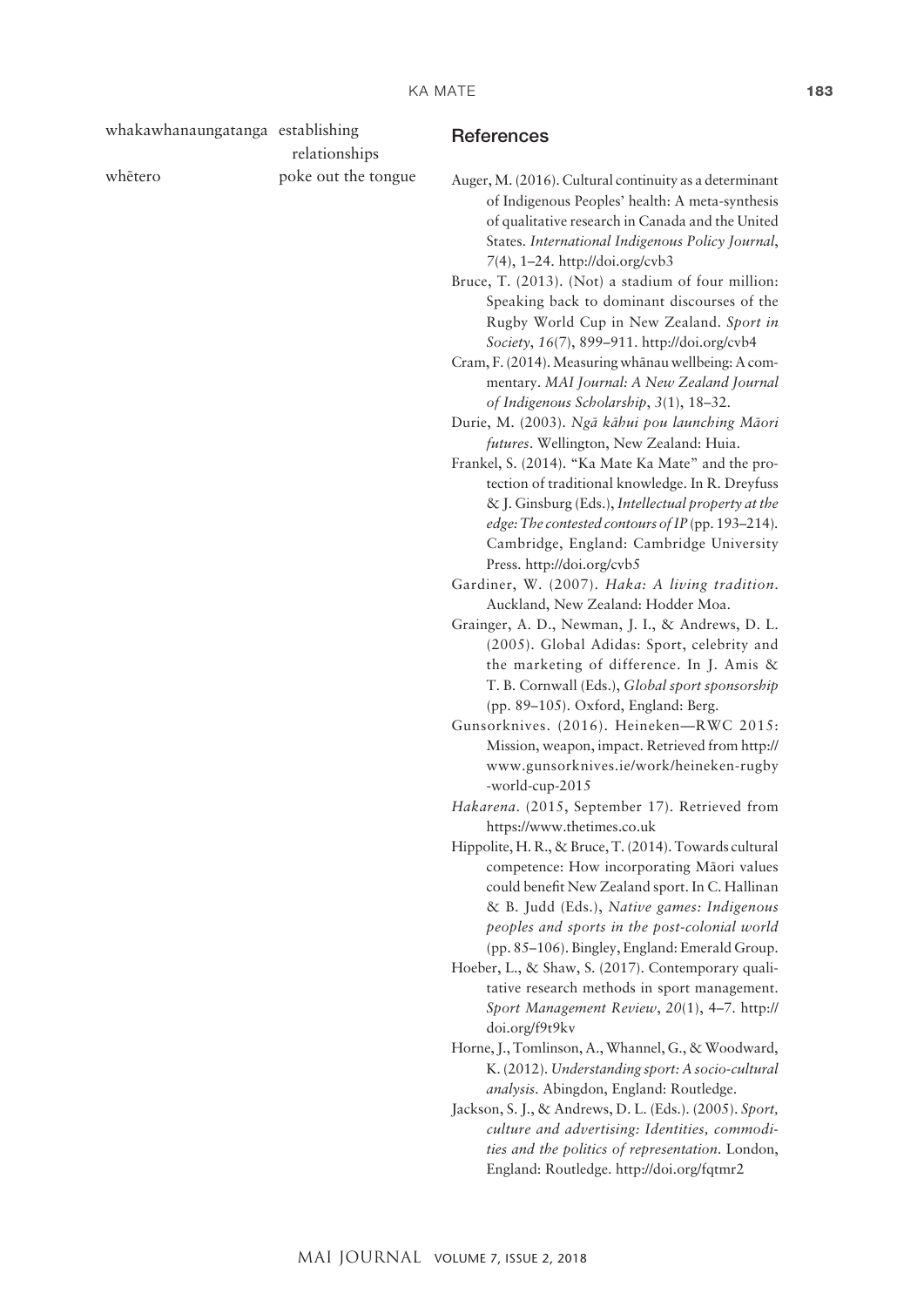- Jackson, S. J., Batty, R., & Scherer, J. (2001). Transnational sport marketing at the global/ local nexus: The Adidas-ification of the New Zealand All Blacks. *International Journal of Sports Marketing and Sponsorship*, *3*(2), 55–71. <http://doi.org/cvb6>
- Jackson, S. J., & Hokowhitu, B. (2002). Sport, tribes, and technology: The New Zealand All Blacks *haka* and the politics of identity. *Journal of Sport & Social Issues*, *26*(2), 125–139. [http://doi.org/](http://doi.org/dkmhr4) [dkmhr4](http://doi.org/dkmhr4)
- Johnson, T. (2014). *Legends in black: New Zealand rugby greats on why we win*. Auckland, New Zealand: Penguin.
- Johnson, T., Martin, A. J., Palmer, F. R., Watson, G., & Ramsey, P. L. (2013). Artefacts and the All Blacks: Rites, rituals, symbols and stories. *Sporting Traditions*, *30*(1), 43–59.
- Johnson, T., Martin, A. J., Palmer, F. R., Watson, G., & Ramsey, P. L. (2014). A core value of pride in winning: The All Blacks' team culture and legacy. *International Journal of Sport & Society*, *4*(1), 1–14.<http://doi.org/cvb7>
- Käretu, T. (1993). *Haka: The dance of a noble people*. Auckland, New Zealand: Reed.
- Kenny, K. (2015, September 24). Heineken the latest company to mock the haka for profits. *Stuff*. Retrieved from [https://www.stuff.co.nz](file:///C:\Users\jwhapeta\AppData\Local\Microsoft\Windows\INetCache\Content.Outlook\Z99NW6E1\%09http:\i.stuff.co.nz\business\better-business\72373708\heineken-the-latest-%09company-to-mock-the-haka-for-profits)
- Kuroda, Y., Geisler, G., Morel, P. C. H., & Hapeta, J. (2017). Stress, emotions, and motivational states among traditional dancers in New Zealand and Japan. *Psychological Reports*, *120*(5), 895–13. <http://doi.org/f98xdh>
- Lee, J. (2005, June). Mäori cultural regeneration: Püräkau as pedagogy. Paper presented at the *Centre for Research in Lifelong Learning International Conference*, Stirling, Scotland.
- Lee, J. (2009). Decolonising Mäori narratives: Püräkau as a method. *MAI Review*, *2*(3), 1–12.
- Mabire, J. (Producer). (2016, January 4). *One News (6pm Primetime)*. Auckland, New Zealand: TVNZ Television Licensing.
- McKay, J., & Miller, T. (1991). From old boys to men and women of the corporation: The Americanization and commodification of Australian sport. *Sociology of Sport Journal*, *8*(1), 86–94. <http://doi.org/cvb8>
- Mead, H. M. (2016). *Tikanga Mäori: Living by Mäori values* (Rev. ed.). Wellington, New Zealand: Huia.
- Ministry of Business, Innovation and Employment. (2014). *Haka Ka Mate Attribution Act 2014 guidelines*. Wellington, New Zealand: Author.
- Muriwai, E., Houkamau, C. A., & Sibley, C. (2015). Culture as cure? The protective function of Mäori cultural efficacy on psychological distress. *New Zealand Journal of Psychology*, *44*(2), 14–24.
- Olsen, Y. H. (2015). *Whiti te rä! Does the haka Ka Mate Attribution Act 2014 signify a step into the light for the protection of Mäori cultural expressions?* (Unpublished LLB[Hons] dissertation). University of Otago, Dunedin, New Zealand.
- Pihama, L., & Southey, K. (Eds.). (2015). *Kaupapa rangahau: A reader—A collection of readings from the Kaupapa Mäori Research workshops series*. Hamilton, New Zealand: Te Kotahi Research Institute.
- Pihama, L., Tipene, J., & Skipper, H. (2014). *Ngä hua a täne rore: The benefits of kapa haka—Scoping the research needs and options for developing a better understanding of the contribution that kapa haka makes to Aotearoa New Zealand society*. Wellington, New Zealand: Manatü Taonga—Ministry for Cultural Heritage.
- Reid, N. (2000, June 11). \$1.5m for haka. *Sunday News*, p. 1.
- Royal, C. (1998). Te ao märama: A research paradigm. In Te Pümanawa Hauora (Ed.), *Proceedings of Te Oru Rangahau Mäori Research and Development Conference, School of Mäori Studies, Massey University, 7–9 July 1998* (pp. 79–87). Palmerston North, New Zealand: Te Pütahi-ä-Toi School of Mäori Studies, Massey University.
- Smith, G. H. (2000). Protecting and respecting indigenous knowledge. In M. Battiste (Ed.), *Reclaiming indigenous voice and vision* (pp. 209–224). Vancouver, Canada: UBC Press.
- Smith, L. T. (1999). *Decolonizing methodologies: Research and indigenous peoples*. New York, NY: Zed Books.
- Sparkes, A. C. (1995). Writing people: Reflections on the dual crises of representation and legitimation in qualitative inquiry. *Quest*, *47*(2), 158–195. <http://doi.org/cvb9>
- Stride, A., Fitzgerald, H. F., & Allison, W. (2017). A narrative approach: The possibilities for sport management. *Sport Management Review*, *20*(1), 33–42.<http://doi.org/cvcb>
- Sturm, D. C., & Lealand, G. (2012). Evoking "New Zealandness": Representations of nationalism during the 2011 (New Zealand) Rugby World Cup. *New Zealand Journal of Media Studies*, *13*(2), 46–65. <http://doi.org/cvcc>
- Te Kanawa, W. (2015, September 16). Ngäti Toa Rangatira insulted by Hakarena. *Te Kaea*.